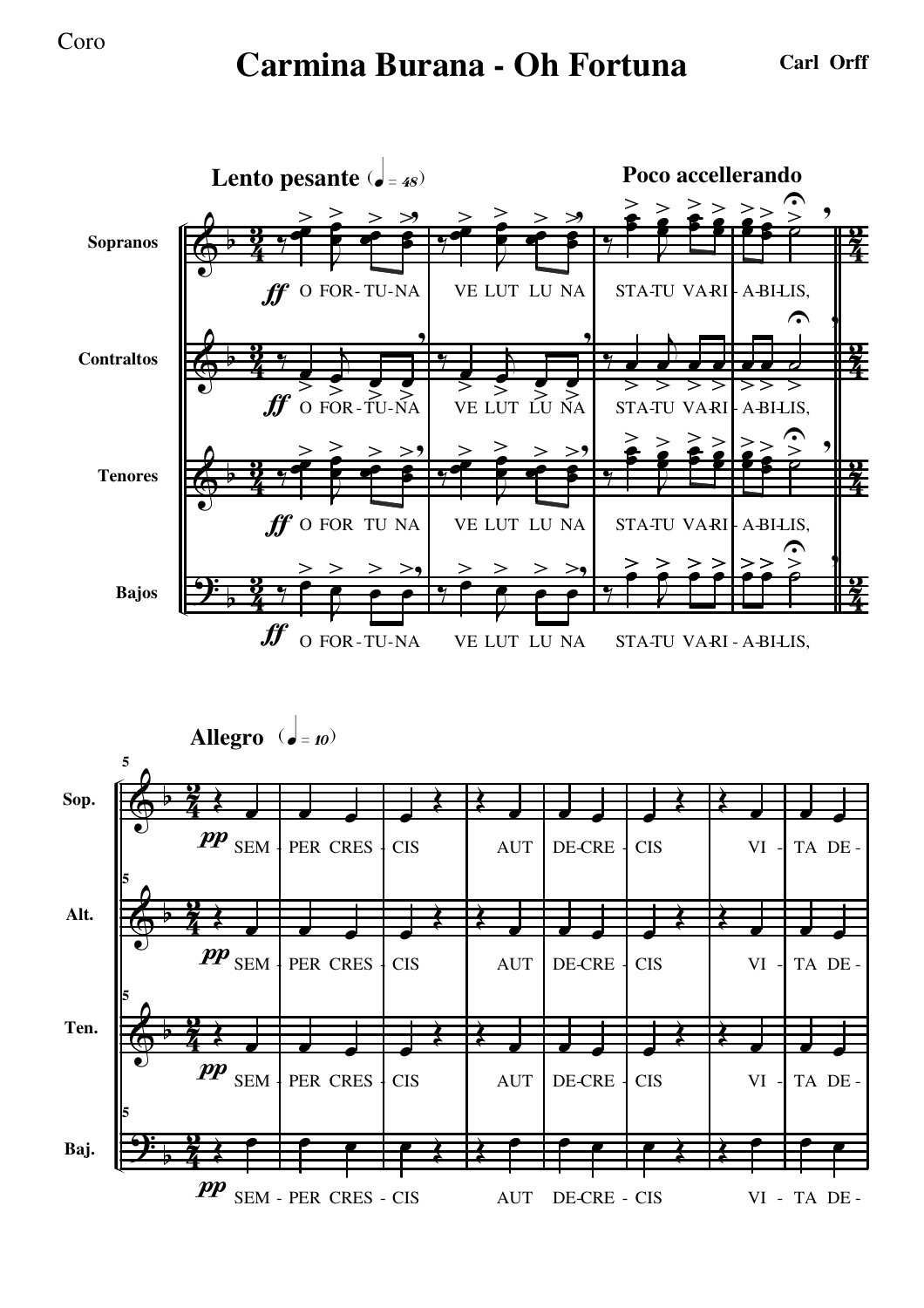

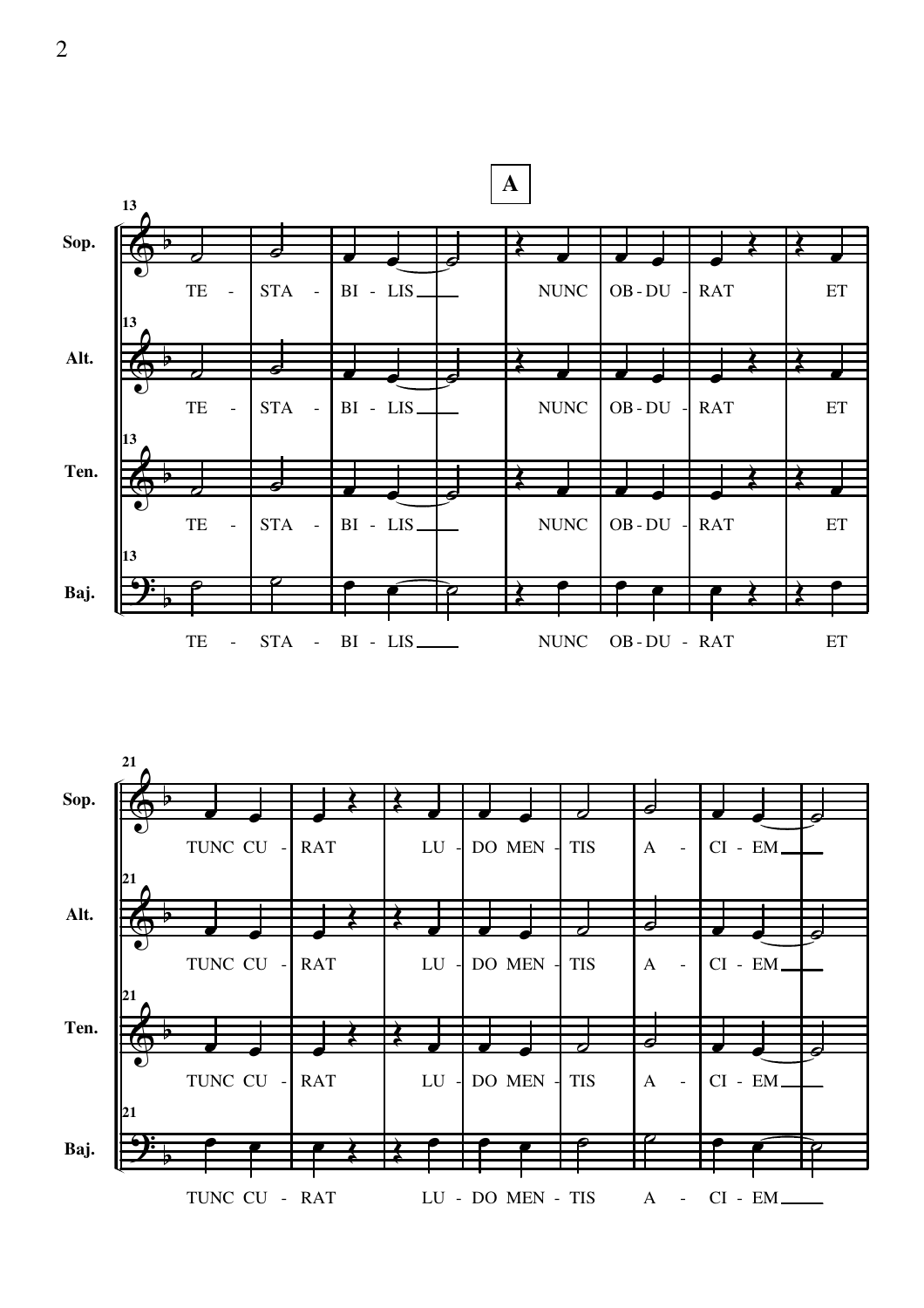

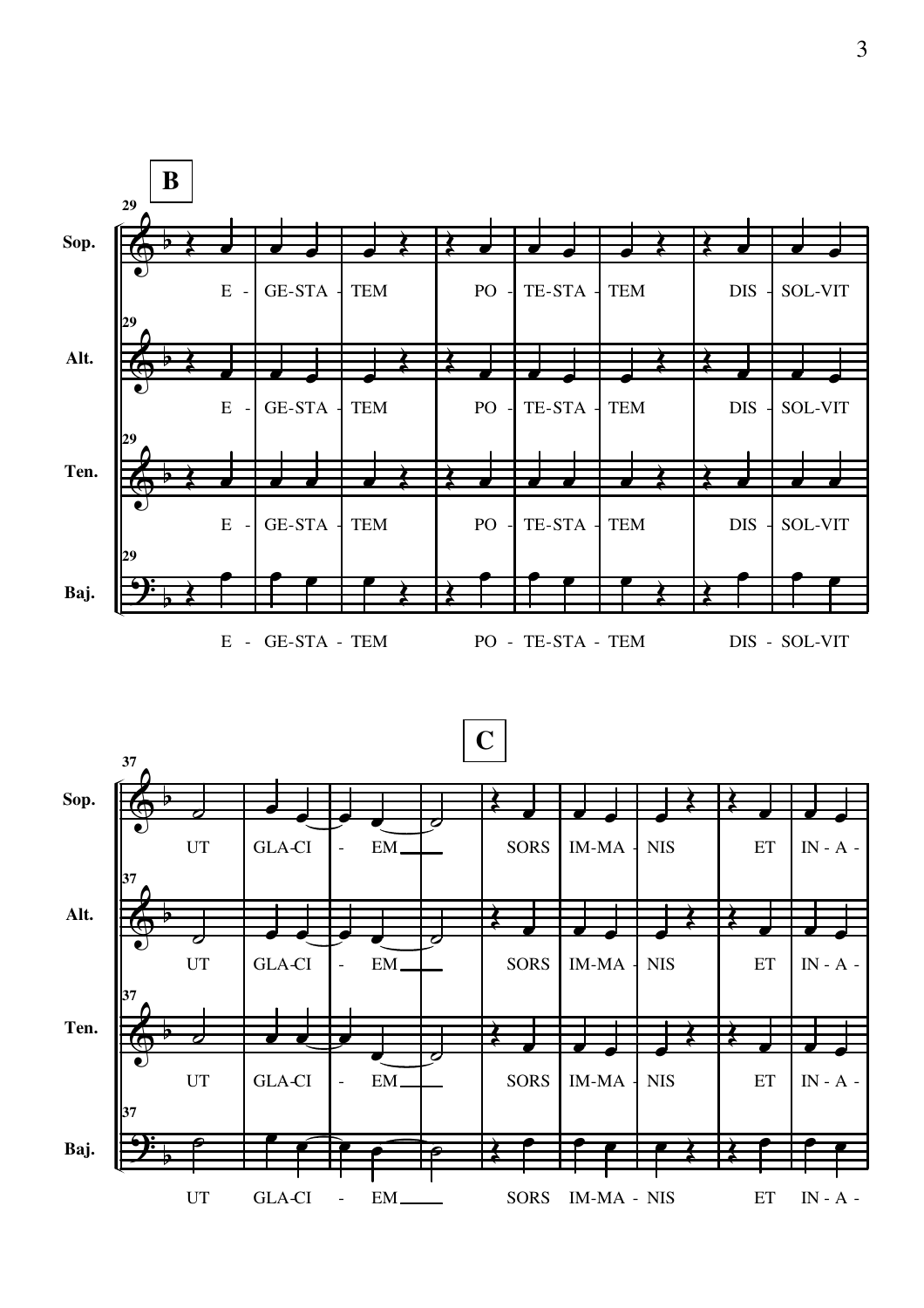

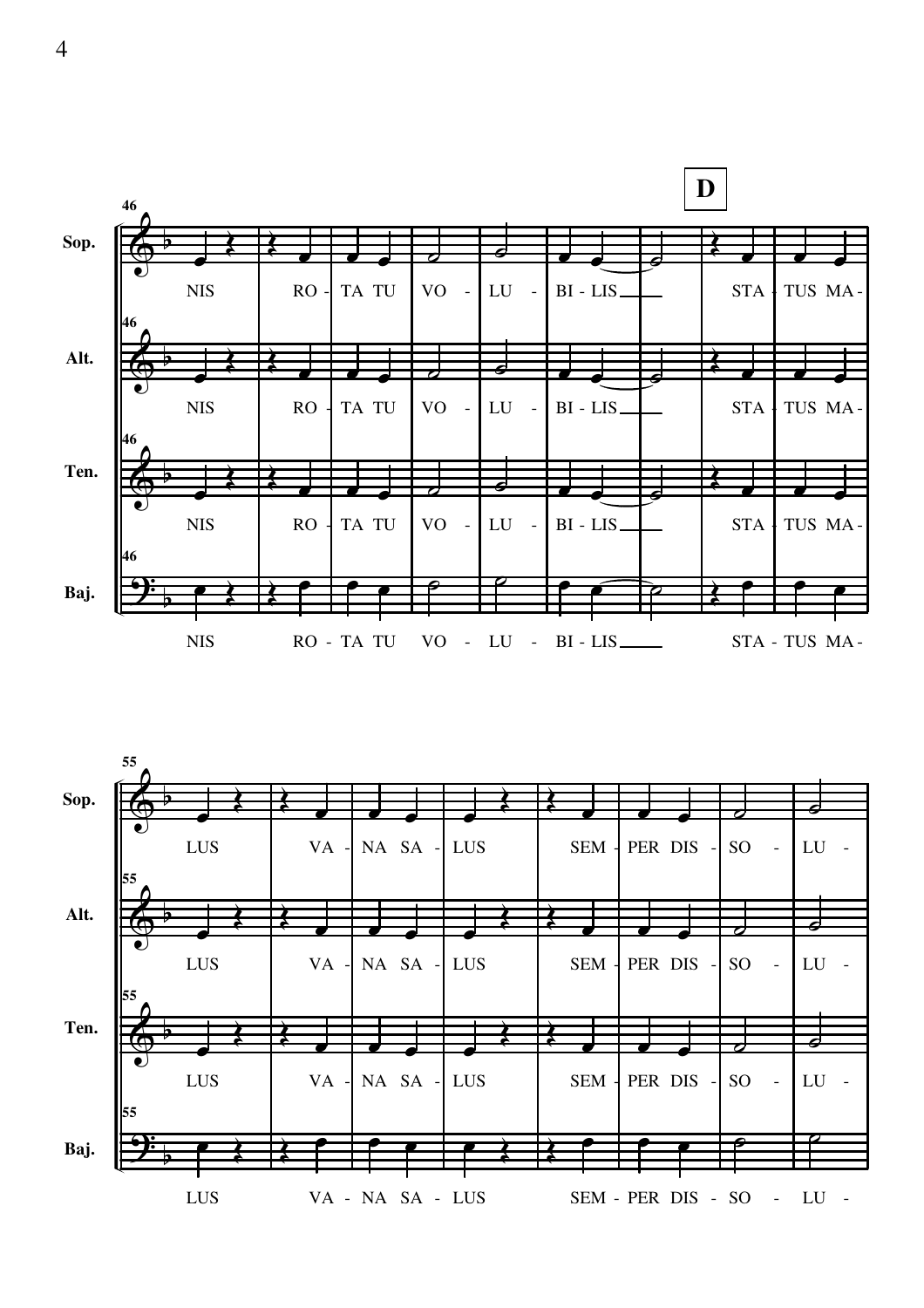

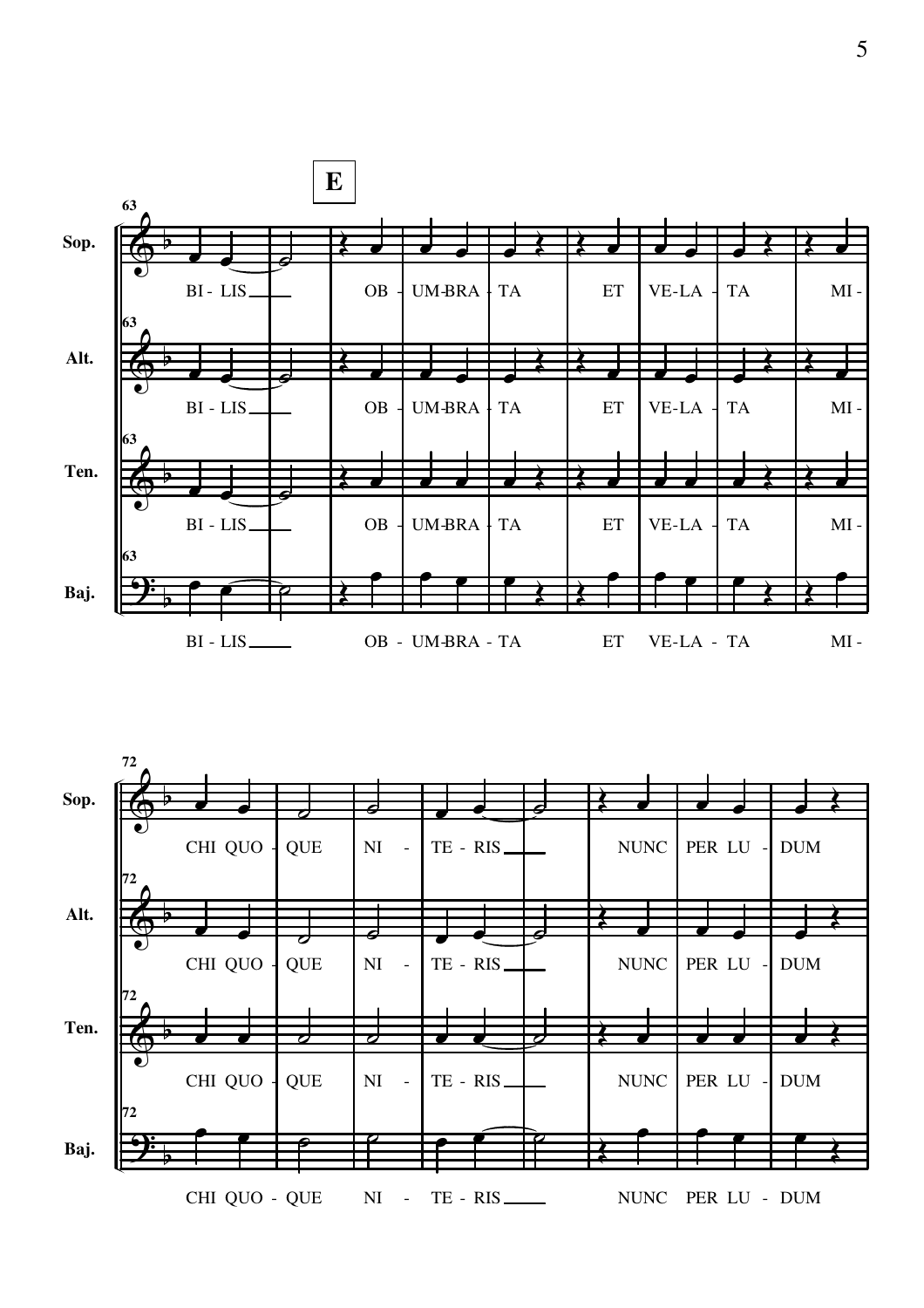

 $f$  sor - sa - LU - TIS ET VIR-TU -ET VIR-TU - TIS MI -

**80**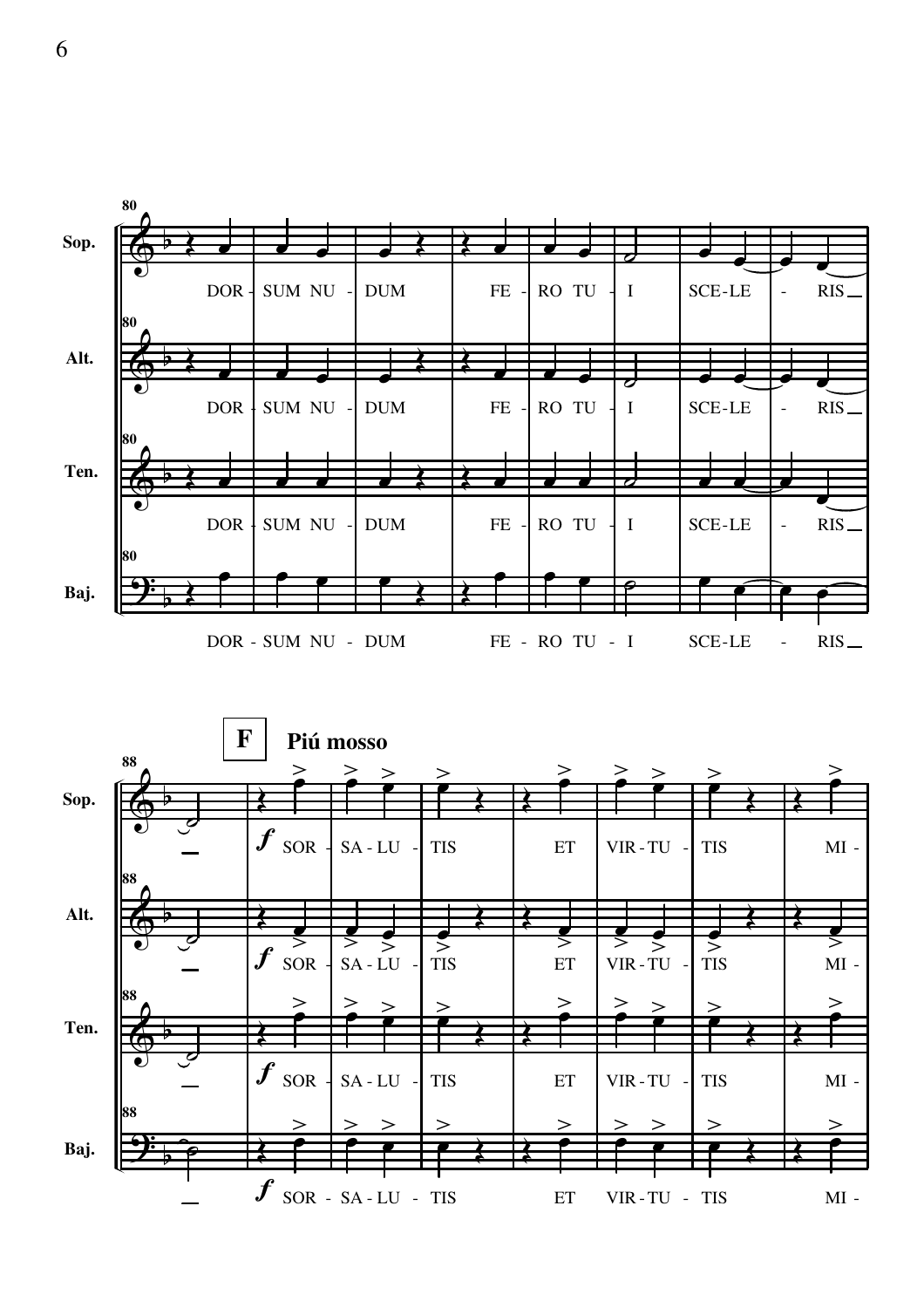

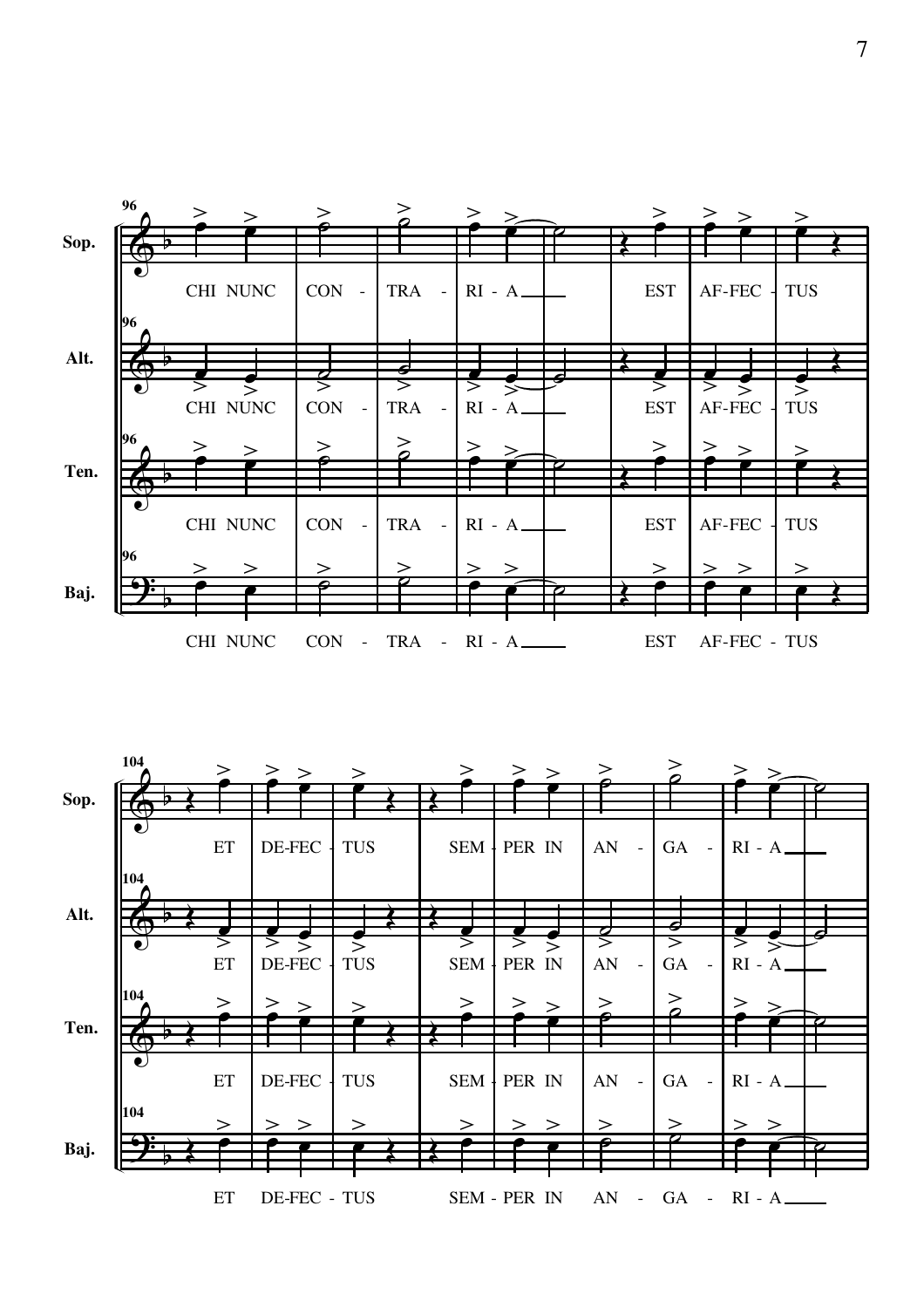